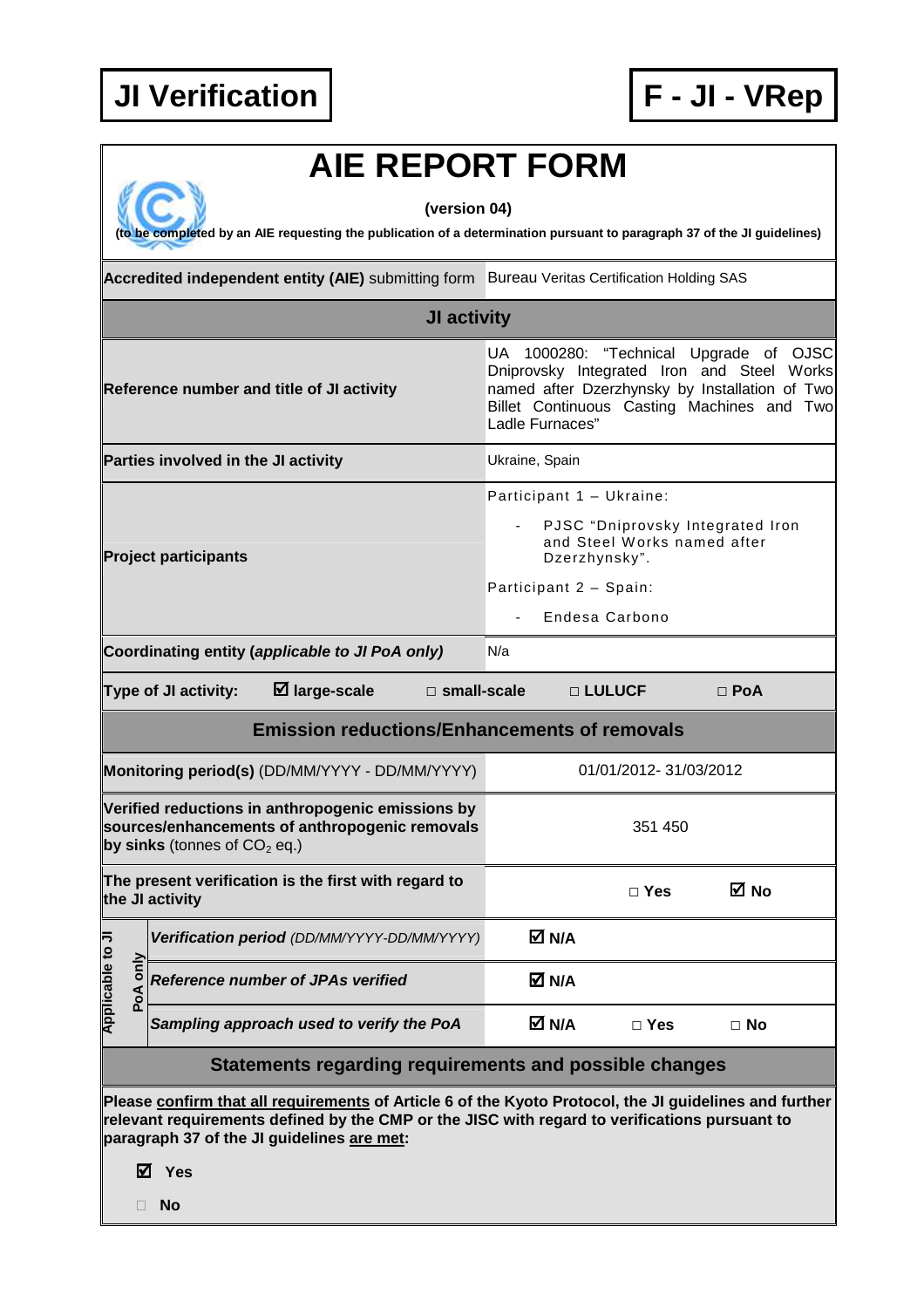## **Verification opinion**

**Please provide a verification opinion (or a reference to the verification opinion in one of the documents attached), including a statement regarding materiality and level of assurance, in accordance with the Standard for applying the concept of materiality in verifications** 

The verification opinion is provided in the attached Verification Report, rev.01, of 06/06/2012.

|                                                                                              | $\Box$ Yes     | ⊠ No                     |  |  |  |  |
|----------------------------------------------------------------------------------------------|----------------|--------------------------|--|--|--|--|
| M N/A                                                                                        |                |                          |  |  |  |  |
| M N/A                                                                                        | $\sqcap$ Yes   | $\Box$ No                |  |  |  |  |
| M N/A                                                                                        | $\Box$ Yes     | $\Box$ No                |  |  |  |  |
|                                                                                              |                |                          |  |  |  |  |
|                                                                                              |                | $\Box$ No                |  |  |  |  |
|                                                                                              |                |                          |  |  |  |  |
|                                                                                              |                | $\Box$ No                |  |  |  |  |
| M N/A                                                                                        | $\Box$ Yes     | $\Box$ No                |  |  |  |  |
| M N/A                                                                                        | $\Box$ Yes     | $\Box$ No                |  |  |  |  |
|                                                                                              | $\square$ Yes  | M No                     |  |  |  |  |
|                                                                                              |                |                          |  |  |  |  |
| M N/A                                                                                        | $\Box$ Yes     | $\Box$ No                |  |  |  |  |
| List of documents attached to the verification report form                                   |                |                          |  |  |  |  |
| Please attach relevant documents used in the verification process and mark below accordingly |                |                          |  |  |  |  |
|                                                                                              | M N/A<br>M N/A | $\Box$ Yes<br>$\Box$ Yes |  |  |  |  |